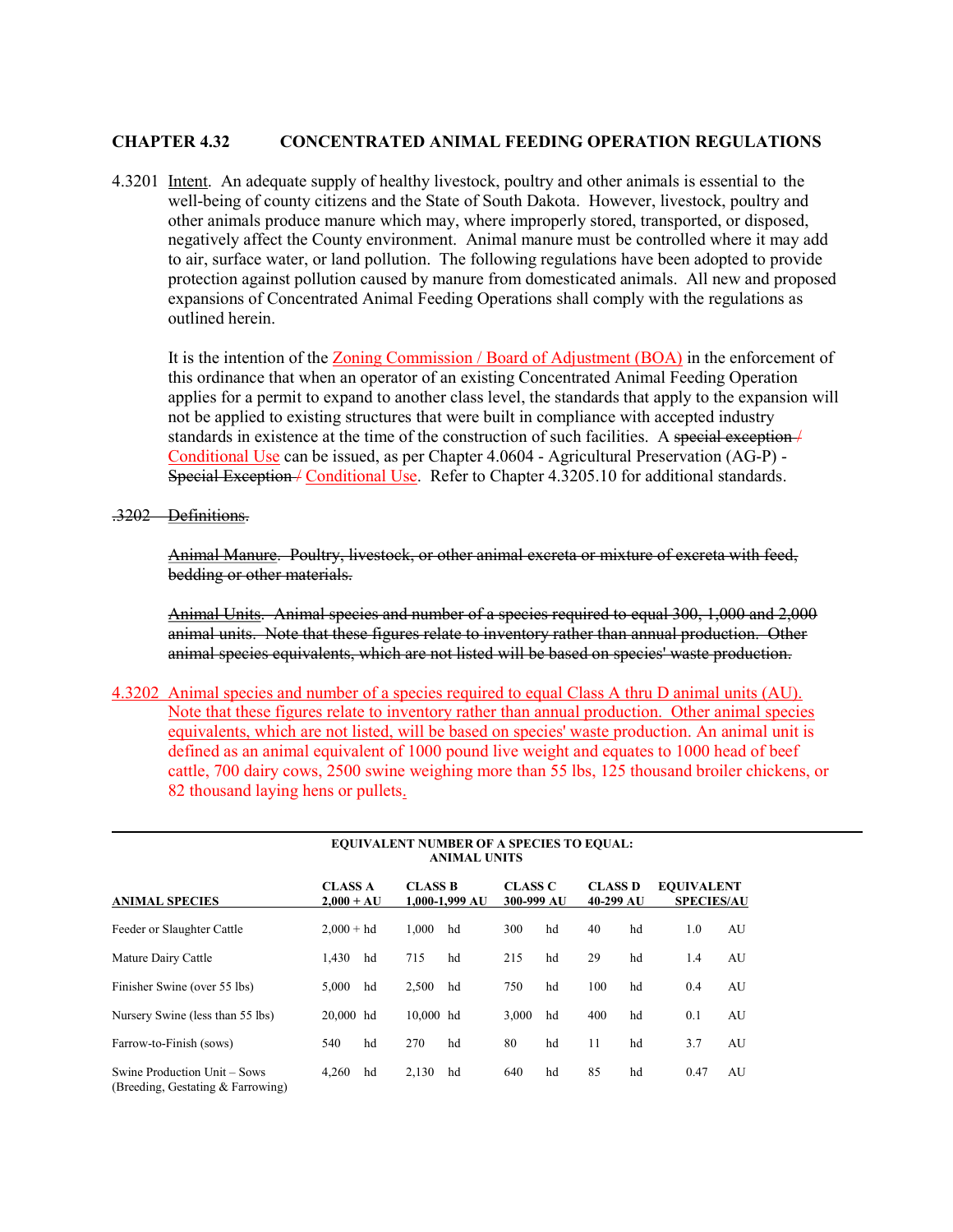| Horses                                                                       | 1.000       | hd | 500       | hd | 150       | hd | 20    | hd | 2.0   | AU |
|------------------------------------------------------------------------------|-------------|----|-----------|----|-----------|----|-------|----|-------|----|
| Sheep                                                                        | 20,000 hd   |    | 10,000 hd |    | 3.000     | hd | 400   | hd | 0.1   | AU |
| Turkeys                                                                      | 110,000hd   |    | 55,000 hd |    | 16,500 hd |    | 2.222 | hd | 0.018 | AU |
| Laying Hens and Broilers<br>(Continuous overflow watering in facility)       | 200,000hd   |    | 100,000hd |    | 30,000 hd |    | 4.000 | hd | 0.01  | AU |
| Laying Hens and Broilers<br>(liquid handling system in confinement facility) | $60,000$ hd |    | 30,000 hd |    | 9.000     | hd | 1.212 | hd | 0.033 | AU |
| Ducks                                                                        | 10,000 hd   |    | 5,000     | hd | 1.500     | hd | 200   | hd | 0.2   | AU |

Applicant. An individual, a corporation, a group of individuals, partnership, joint venture, owners, or any other business entity having charge or control of one or more concentrated animal feeding operations.

Change in Operation. "Change in operation" means a cumulative expansion of more than 300 animal units, after December 18, 1997 which are confined at an existing unpermitted Concentrated Animal Feeding Ooperation.

Farm Dwelling. Any dwelling owned or occupied by the farm owners, operators, tenants, or seasonal or year-round hired workers.

Non-Farm Dwelling. Any occupied dwelling which is not a farm dwelling.

Permit. A permit required by these regulations unless stated otherwise.

Potential Pollution Hazard. A Concentrated Animal Feeding Operation of 0-300 Animal Units may be classified as a Class E Operation by the County Zoning Officer when a Potential Pollution Hazard exists. Factors to be considered by the Zoning Officer in determining a Potential Pollution Hazard include the following:

- 1. The Concentrated Animal Feeding Operation does not meet the minimum setback and separation distances of these regulations.
- 2. A Potential Water Pollution Hazard exists due to sitting over near a shallow aquifer or drainage, which contributes to the waters of the State.

Process Generated Wastewater. Water directly or indirectly used in the operation of an animal feeding operation. The term includes spillage or overflow from water systems; water and manure collected while washing, cleaning or flushing pens, barns, manure pits or other areas; water and manure collected during direct contact swimming, washing or spray cooling of animals; and water used in dust control.

Process Wastewater. "Process wastewater" means any process generated wastewater and any precipitation (rain or snow) that comes into contact with animals, manure, litter or bedding, feed or other portions of the animal feeding operation. The term includes runoff from an open lot.

Shall. "Shall" means that the condition is an enforceable requirement of this permit.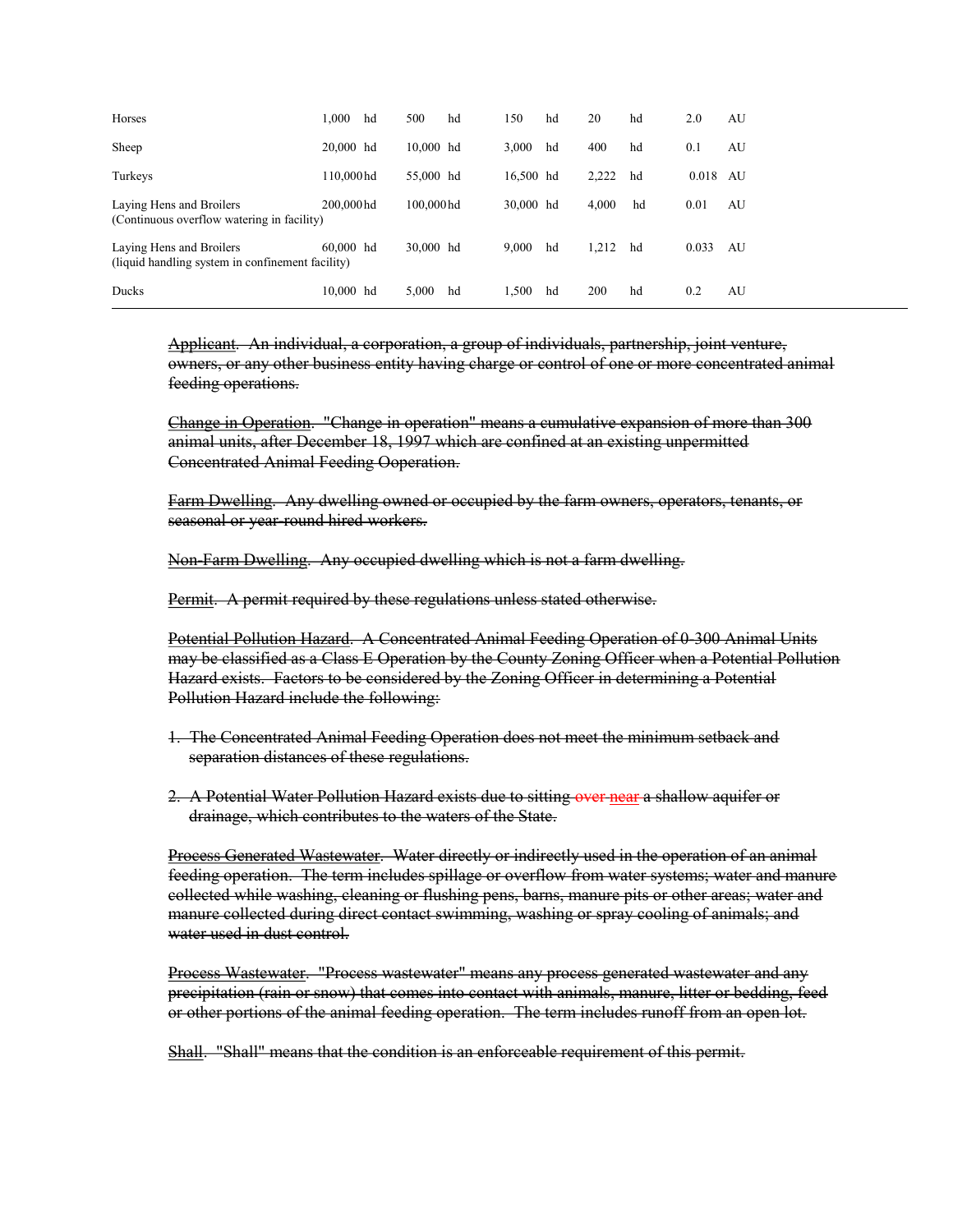Shallow Aquifer. An aquifer vulnerable to contamination because the permeable material making up the aquifer (a) extends to the land surface so percolation water can easily transport contaminants from land surface to the aquifer, or (b) extends to near the land surface and lacks a sufficiently thick layer of impermeable material on the land or near the land surface to limit percolation water from transporting contaminants from the land surface to the aquifer.

Shallow Well. A well which is located in a shallow aquifer.

Should. "Should" means that the condition is a recommendation. If violations of the permit occur, the County will evaluate whether the producer implemented the recommendations contained in this permit that may have helped the producer to avoid the violation.

Significant Contributor of Pollution. To determine if a Concentrated Animal Feeding Operation meets this definition, the following factors are considered:

1. Size of feeding operation and amount of manure reaching waters of the state;

- 2. Location of the feeding operation in relation to waters of the state;
- 3. Means of conveyance of manure and process wastewater into waters of the state;

4. The slope, vegetation, rainfall and other factors affecting the likelihood or frequency of discharge of animal wastes and process wastewater into waters of the state.

Water of the State. "Water of the State" means all waters within the jurisdiction of this state, including all streams, lakes, ponds, impounding reservoirs, marshes, watercourses, waterways, wells, springs, irrigation systems, drainage systems, and all other bodies or accumulations of water, surface and underground, natural or artificial, public or private, situated wholly or partly within or bordering upon the state.

Zone A. Special Flood Hazard Areas without a detailed study subject to inundation by the 100 year flood.

Zone AE. Special Flood Hazard Areas with a detailed study subject to inundation by the100-year flood

Zone X-shaded. These areas have been identified in the community flood insurance study as areas of moderate or minimal hazard from the principal source of flood in the area.

Zone X. These areas have been identified in the community flood insurance study as areas of no hazard from the principal source of flood in the area

4.3203 Classes of Concentrated Animal Feeding Operations (CAFO). A Concentrated Animal Feeding Operation (CAFO) is defined as a lot, yard, corral, building or other area where animals have been, are, or will be stabled or confined for a total of 180 days or more during any 12-month period, and where crops, vegetation, forage growth, or post-harvest residues are not sustained over any portion of the lot or facility. Two or more animal feeding operations under common ownership are a single animal operation if they adjoin each other, or if they use a common area, or a common system for disposal of manure.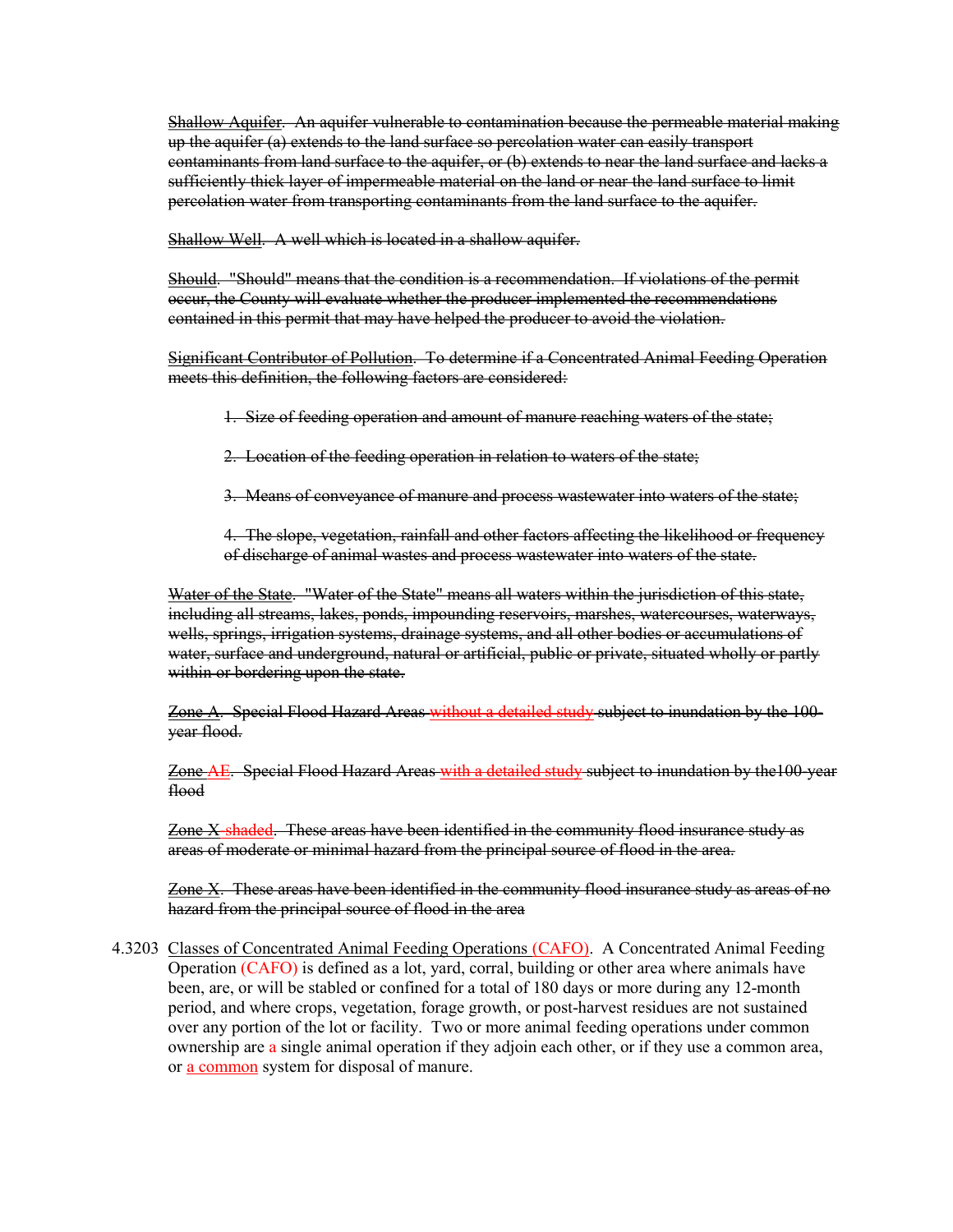For the purpose of these regulations, Concentrated Animal Feeding Operations (CAFO) is divided into the following classes:

# ANIMAL UNITS

| CLASS A                  | $2,000$ or more                                         |
|--------------------------|---------------------------------------------------------|
| CLASS B                  | 1,000 to 1,999                                          |
| CLASS C                  | 300 to 999                                              |
| CLASS D                  | $\theta$ to 300 40 to 299 (Potential water poll hazard) |
| A CC E<br><u>enynn n</u> | (No pollution hazard)<br>0 to 300                       |

4.3204 Concentrated Animal Feeding Operation (CAFO) Permit Requirements. Owner of Class A, Class B, Class C, and Class D Concentrated Animal Feeding Operations (CAFO) are required to complete a permit application whenever any of the following occur:

1. A new Concentrated Animal Feeding Operation is proposed where one does not exist.

2. An expansion is proposed beyond what a current permit allows.

3. A cumulative expansion by 300 500 animal units, after December 18, 1997, November 01, 2020 of for an existing Concentrated Animal Feeding Operation that does not have a permit.

4. If a livestock operation with a DENR construction permit or a Brown County Zoning permit is sold, the new owner is subject to all the terms and conditions of the permit for the same operation. The DENR and Brown County Zoning Board of Adjustments (BOA) must be notified of the transfer by the current permit holder and the new permit holder within 30 days of the transfer. The new permit holder may need to shall supply the information to modify the permit to reflect the new ownership to the Brown County Zoning Board of Adjustments (BOA) (if the DENR or Brown County Zoning board requests). A person who is a habitual violator or has a pending enforcement action may not purchase a confinement operation with a DENR or Brown County Zoning Board permit.

5. An existing Concentrated Animal Feeding Operation (CAFO) is to be restocked after being idle for five  $(5)$  or more years more than two  $(2)$  years.

6. A signed complaint has been received by the Brown County Zoning Officer or South Dakota Department of Environment and Natural Resources and after inspection reveals that the Concentrated Animal Feeding Operation (CAFO) is in violation of County or State regulations.

4.3205 Concentrated Animal Feeding Operation Control Requirements.

1. No Significant Contribution of Pollution

In general, no Concentrated Animal Feeding Operation (CAFO) shall be constructed, located or operated so as to create a significant contribution of pollution.

2. State General Permit

Classes A and B Concentrated Animal Feeding Operations (CAFO) shall obtain a State General Permit pertaining to the animal species of the Concentrated Animal Feeding Operation (CAFO). A County permit may be approved conditioned on receiving an approved State permit.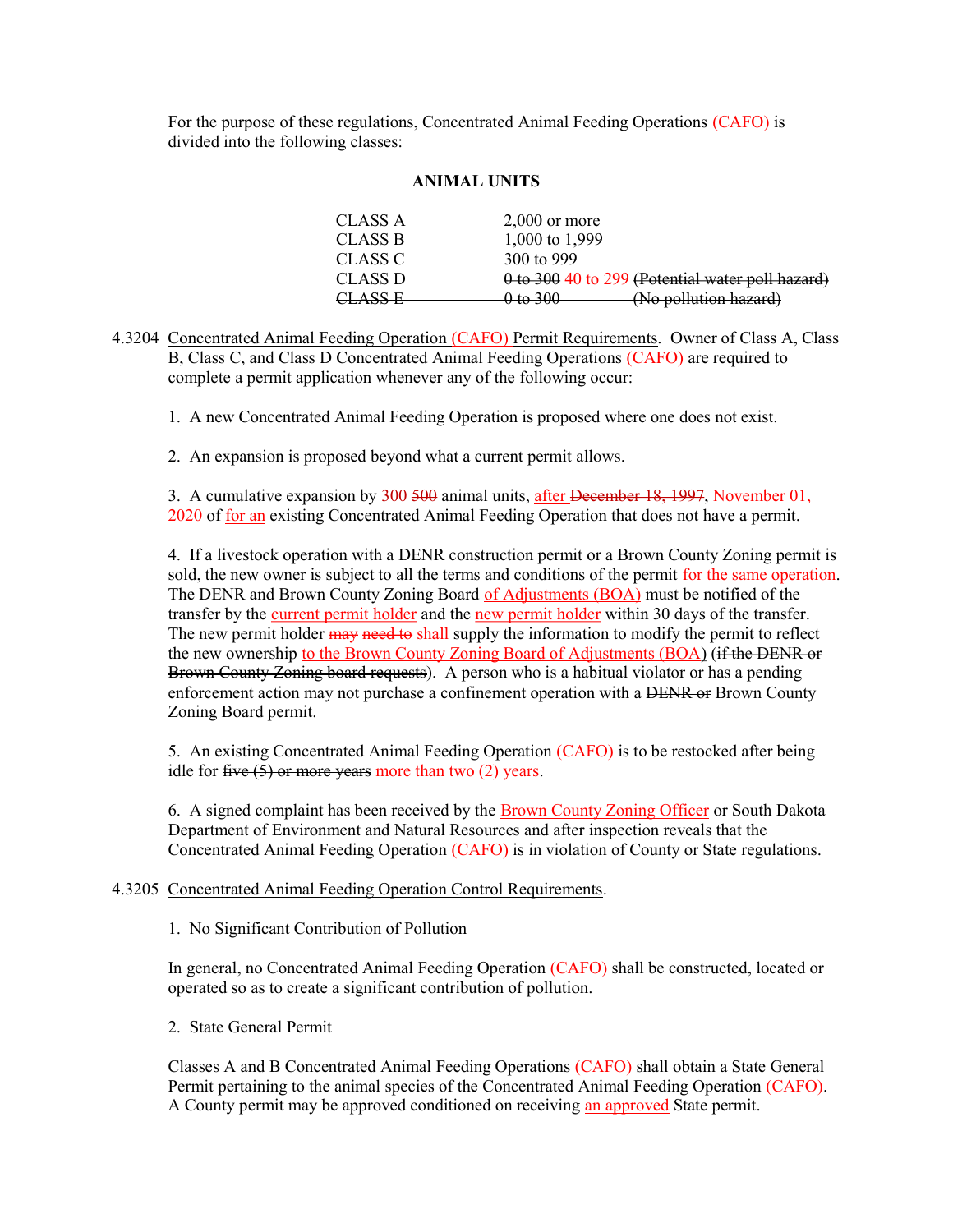Classes C and D Concentrated Animal Feeding Operations (CAFO) will be required to obtain a State General Permit if either of the following occur:

- a. If an earthen storage basin or lagoon is used for manure storage.
- b. The Zoning Board of Adjustment (BOA) decides conditions of a State permit.
- 3. Nutrient Management Plan

Classes A, B & C, Concentrated Animal Feeding Operations shall submit a Nutrient Management Plan to the State. Classes A, B, C, and D Concentrated Animal Feeding Operations shall submit a Nutrient Management Plan to the County. The applicant shall develop, maintain, and follow a nutrient management plan to ensure safe disposal of manure and protection of surface and ground water. The South Dakota Department of Environment & Natural Resources must approve the plan prior to land application of any wastes. Due to crop rotation, site changes, and other operational changes, the producer should update the plan annually to reflect the current operation and crops grown on the application sites. The applicant shall collect, store, and dispose of liquid and solid manure according to recognized practices of good agricultural management. The economic benefits derived from agricultural operations carried out at the land disposal site are secondary to the proper and safe disposal of manure.

A generic nutrient management plan that the applicant may use in developing a nutrient management plan is available from the South Dakota Department of Environment & Resources and may be used for Class C  $\&$  D Concentrated Animal Feeding Operations. The generic nutrient management plan is based on application of nitrogen. The applicant may use other plans, provided the alternate plan contains all the information necessary to determine compliance with conditions of this general permit. Nitrogen, in addition to that allowed in the nutrient management plan, may be applied up to the amounts as indicated by soil or crop nitrogen test results that are necessary to obtain the realistic crop yield.

The South Dakota Department of Environment & Natural Resources recommends and encourages producers to develop nutrient management plans for other nutrients such as phosphorous and potassium. Over application of these nutrients may lead to water quality problems in area lakes and streams and result in potential damage to the producer's land and crop.

The applicant must maintain records to show compliance with the plan.

The plan must comply with the County Manure Application Setbacks as shown in 4.3205 #10.

Land spreading agreements shall be provided if applicant does not have minimum acreage to apply animal manure. Animal manure shall be applied within five miles of the Concentrated Animal Feeding Operation.

4. Manure Management and Operation Plan

Classes A and B Concentrated Animal Feeding Operations shall submit a Manure Management Plan, and an Operation Plan and approval from SD DENR.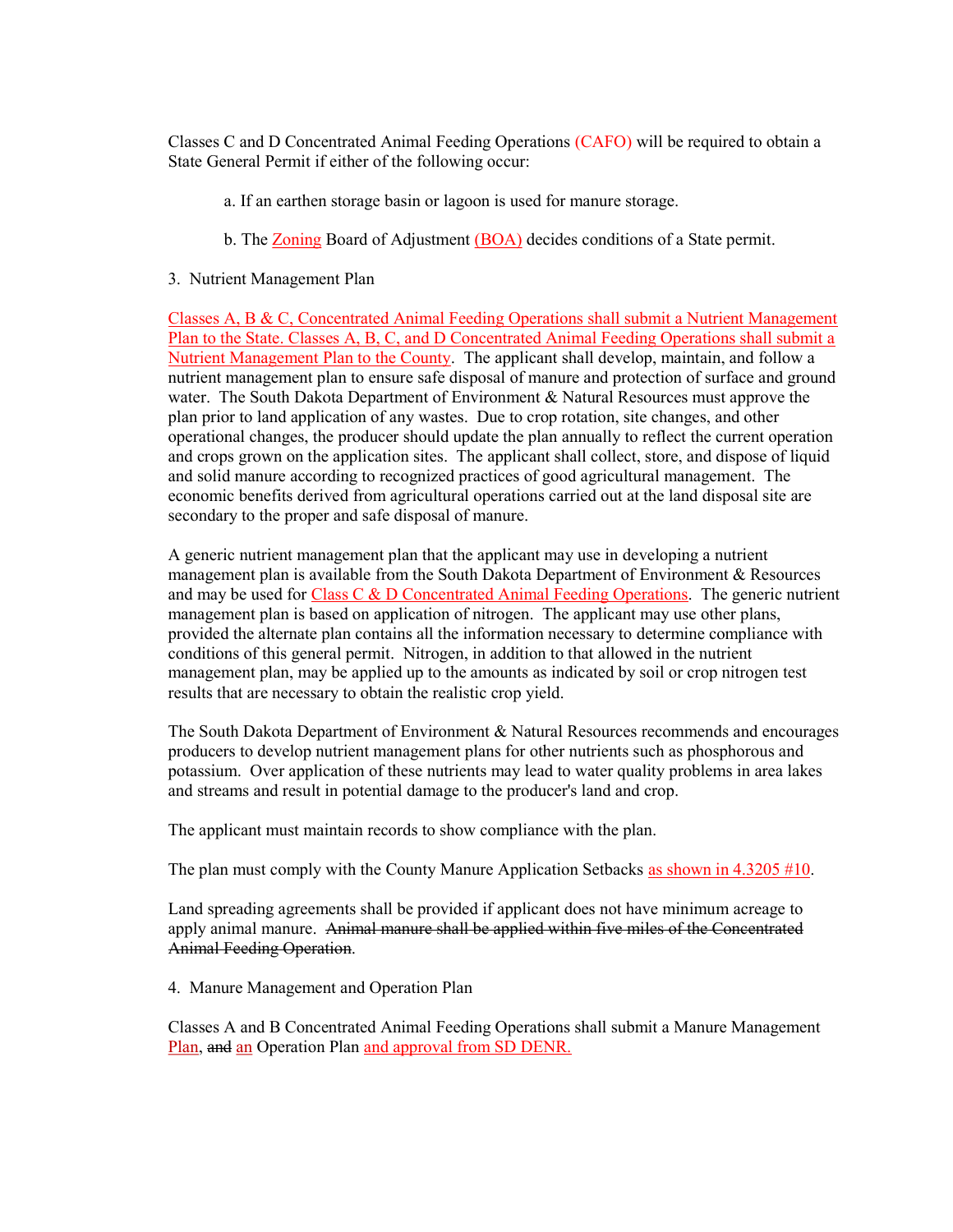A. Plan must include:

(1) The location and specifics of proposed animal manure facilities.

(2) The operation procedures and maintenance of manure facilities.

(3) Plans and specifications must be prepared or approved by a registered professional engineer, or a South Dakota licensed Natural Resource Conservation Service (NRCS) engineer. Waste treatment facilities will require inspection by an engineer and as-built plans to be submitted to the County Zoning Officer. (4) Animal manure shall not be stored longer than two years.

(5) Manure containment structures shall provide for a minimum design volume of 270 days of storage.

(6) Producers shall keep records of manure applications on individual fields, which document acceptable manure and nutrient management practices have been followed. These records shall include soils test results for surface two feet of soil, actual and projected crop yields, nutrient analysis of manure, and information about date, rate and method of manure applications for individual fields.

(7) Manure transportation plan; manure transportation is limited to five miles from the place of origin.

B. As a condition of the permit, the County Board of Adjustment (BOA) may require the producer to participate in environmental training programs and become a certified livestock manager.

C. The Board of Adjustment (BOA) may require manure to be injected or incorporated into the soil.

5. Management Plan for Fly and Odor Control

Classes A, B, C, and D Concentrated Animal Feeding Operations shall dispose of dead animals, manure and wastewater in such a manner as to control odors or flies. A management plan is required for submission of a permit. The County Board of Adjustment (BOA) will review the need for control measures on site specific basis, taking in consideration prevailing wind direction and topography. The following procedures to control flies and odors should be considered in a management control plan.

A. Operational plans for manure collection, storage treatment and use must be kept updated and implemented.

B. Methods to be utilized to dispose of dead animals should be included in the management plan.

C. Plant trees and shrubs to reduce wind movement of odors away from buildings, manure storage ponds and/or lagoons.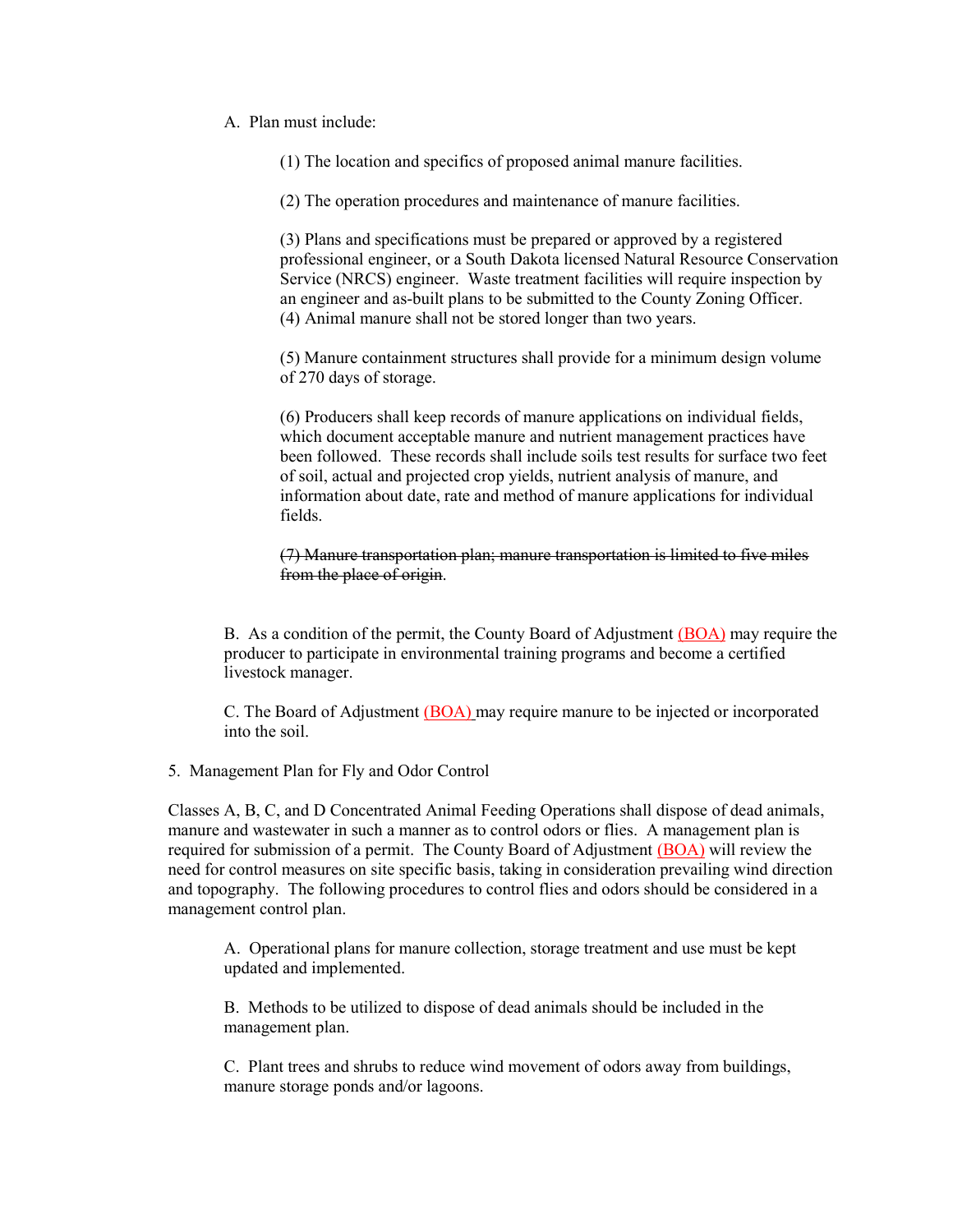D. Provide adequate slope and drainage to remove surface water from pens and keep pen area dry so odor production is minimized.

E. Store solid manure in containment areas having good drainage to minimize odor production.

F. Remove manure from open pens as frequently as possible to minimize odor production.

G. Consider use of covers on open storage systems for liquid manure systems to reduce odor production.

H. Avoid applying manure on weekends, holidays, and evenings during warm season when neighbors may be involved in outdoor recreation activities.

I. Avoid surface application when allowable during calm and humid days, since these conditions restrict the dispersion and dilution of odors.

J. Incorporation of manure must occur within 24 hours of open air spreading.

6. Required Setbacks (defined as radius) and Separation Distance for new Concentrated Animal Feeding Operations (CAFO) and those expanding by 300 or More Animal Units after December 18, 1997 November 01, 2020.

### MINIMUMS SETBACKS

|                                                                         | <b>CLASS A</b> | <b>CLASS B</b> | <b>CLASS C</b> | CLASS D $E$<br>1320 |
|-------------------------------------------------------------------------|----------------|----------------|----------------|---------------------|
| <b>Established Residences</b><br>not including owners/operators         | 3,960 feet*    | $2,640$ feet   | $2,640$ feet   | 2,640 feet          |
| Churches, Businesses and<br><b>Commercially Zoned Areas</b>             | 5,280 feet*    | 5,280 feet     | $2,640$ feet   | 2,640 feet          |
| Incorporated Municipality                                               | 3 miles        | 2 miles        | 5,280 feet     | 2,640 feet          |
| Public Water Supplies &<br>Private Wells other than the operator        | $2,640$ feet   | 1,760 feet     | 1,320 feet     | 1,320 feet          |
| Lakes and Streams<br>classified as Fisheries as identified by the State | 500 feet       | 500 feet       | 200 feet       | 200 feet            |
| Federal, State & County<br>Road ROW Housed Feeding                      | 300 feet       | 300 feet       | 200 feet       | 200 feet            |
| Federal, State & County<br>Road ROW Open Lot Feeding                    | 300 feet       | 300 feet       | 200 feet       | 200 feet            |
| Township Road ROW Housed 150 feet                                       |                | 150 feet       | $150$ feet     | 150 feet            |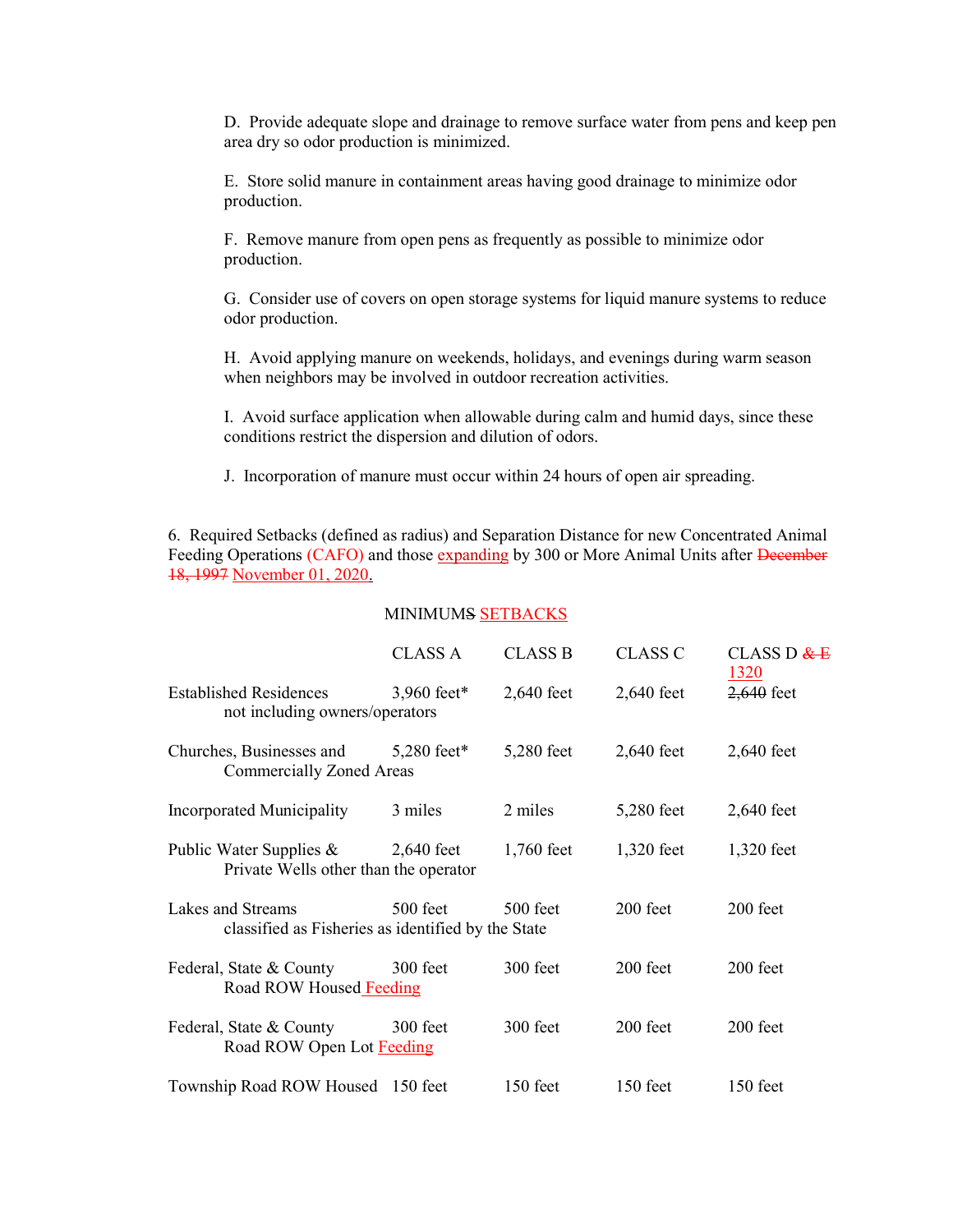| Township Road ROW Open Lot 150 feet       | $150$ feet | $150$ feet | $150$ feet |
|-------------------------------------------|------------|------------|------------|
| Designated 100 Year Floodplain Prohibited | Prohibited | Prohibited | Prohibited |

\* Plus 1,000 feet for each additional 1,000 Animal Units (AU)

Proposals for new Concentrated Animal Feeding Operations (CAFO), on a site by site basis, shall be set back from adjoining property lines as determined by the County Board of Adjustment (BOA) for each application on a site-by-site basis.

# 7. Exemptions from Separation Distance

- A. If a Concentrated Animal Feeding Operation (CAFO) is closer than the separation distances provided in these regulations, the applicant ean shall request a written waiver from owners of neighboring properties that are closer than the minimum from the separation distance required in this section. The residence, business, church, school, municipality, or public use area may waive the distance requirement and sign a waiver. The waiver is shall be notarized and recorded in the Brown County Register of Deeds Office as a Miscellaneous Record (MR) with the "waived" property and with the "CAFO" property. with the County Register of Deeds in order This recording shall transfer with a change of ownership so that any other future owners ean will be informed.
- B. Concentrated Animal Feeding Operation (CAFO) expansion of 300 animal units or more ean may apply to the County-Board of Adjustment (BOA) for a variance to the required setback and separation distance regulations on a site by site basis.
- 8. New Residences
	- A. Anyone establishing a new residence in the County near an existing CAFO, must comply with the minimum setbacks as stated in Section 6, Established Residences, upon determining the class of the concentrated animal feeding operation where the new residence will be located. The owner shall also sign a waiver if it is within the setback boundaries, have it notarized and filed at the Register of Deeds Office as a miscellaneous record (MR).
- 9. Floodplain Zones.

The following uses are prohibited in Zone A or Zone AE:

- (1) New Concentrated Animal Feeding Operations after adoption of this ordinance.
- (2) Existing Concentrated Animal Feeding Operations will not be able to expand beyond a total of 300 animal units.
- (3) Earthen storage basins and lagoons.
- (4) Stockpiling of solid waste.

The following uses are prohibited in Zone X-shaded: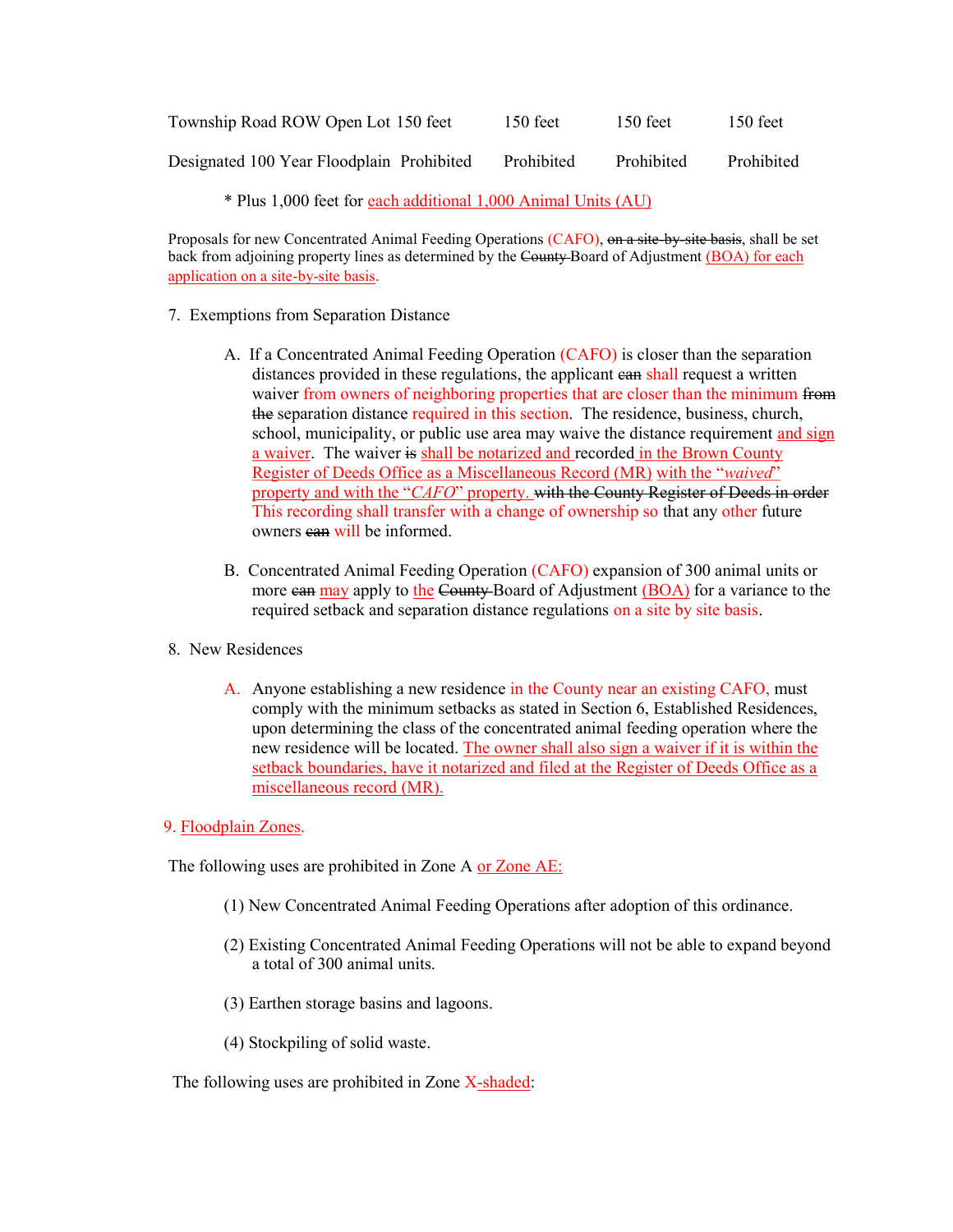- (1) New and expansion of Class A and B Concentrated Animal Feeding Operations.
- (2) Earthen storage basins and lagoons.

The following uses are allowed in Zone X-shaded by Special Exception a Conditional Use:

(1) New Class D and expansion of existing Class D up to 999 animal units (Class C). The County may require soil borings to determine impermeable material between land surface and the aquifer.

Each application for a new or expanded Concentrated Animal Feeding Operation (CAFO) will be reviewed by the Board of Adjustment (BOA) on a site specific basis. The Board of Adjustment (BOA) reserves the right to increase the minimum required setbacks and separation distance on a site specific review, based on one or more of the following considerations.

- A. A Concentration of CAFOs in the area exists or would occur which may pose an air or water quality concern.
- B. Due to topography and prevailing wind direction, additional setback and separation distance is appropriate to safeguard air or water quality.
- C. A Concentrated Animal Feeding Operation (CAFO) is in excess of 5,000 animal units.

9.10. Manure Application Setbacks

A. The following manure application setbacks apply to all classes of Concentrated Animal Feeding Operations (CAFO).

| CATEGORY                                                                     | <b>SURFACE OR IRRIGATION</b><br>APPLIED                      | <b>INCORPORATED</b><br>OR INJECTED          |
|------------------------------------------------------------------------------|--------------------------------------------------------------|---------------------------------------------|
| Lakes, Rivers and Streams<br>Classified as Fisheries from<br>high water mark | $1,000$ feet                                                 | 100 feet (lake)<br>50 feet (river & stream) |
| Streams and Lake classified as<br>Drinking Water Supplies                    | $1,000$ feet                                                 | 300 feet                                    |
| Public Roads                                                                 | 25 feet (surface) from right-of-way<br>300 feet (irrigation) | 10 feet from right-of-way                   |
| Area of 10 or more Residences                                                | 300 feet (surface)<br>1,000 feet (irrigation)                | $300$ feet                                  |
| Public Wells                                                                 | $1,000$ feet                                                 | $1,000$ feet                                |
| Private Shallow Wells                                                        | $1,000$ feet                                                 | $250$ feet                                  |
| A Residence other than the Operator                                          | $1,000$ feet                                                 | 300 feet                                    |
| Natural or Manmade Drainage                                                  | 500 feet                                                     | 50 feet                                     |

#### COUNTY MANURE APPLICATION SETBACKS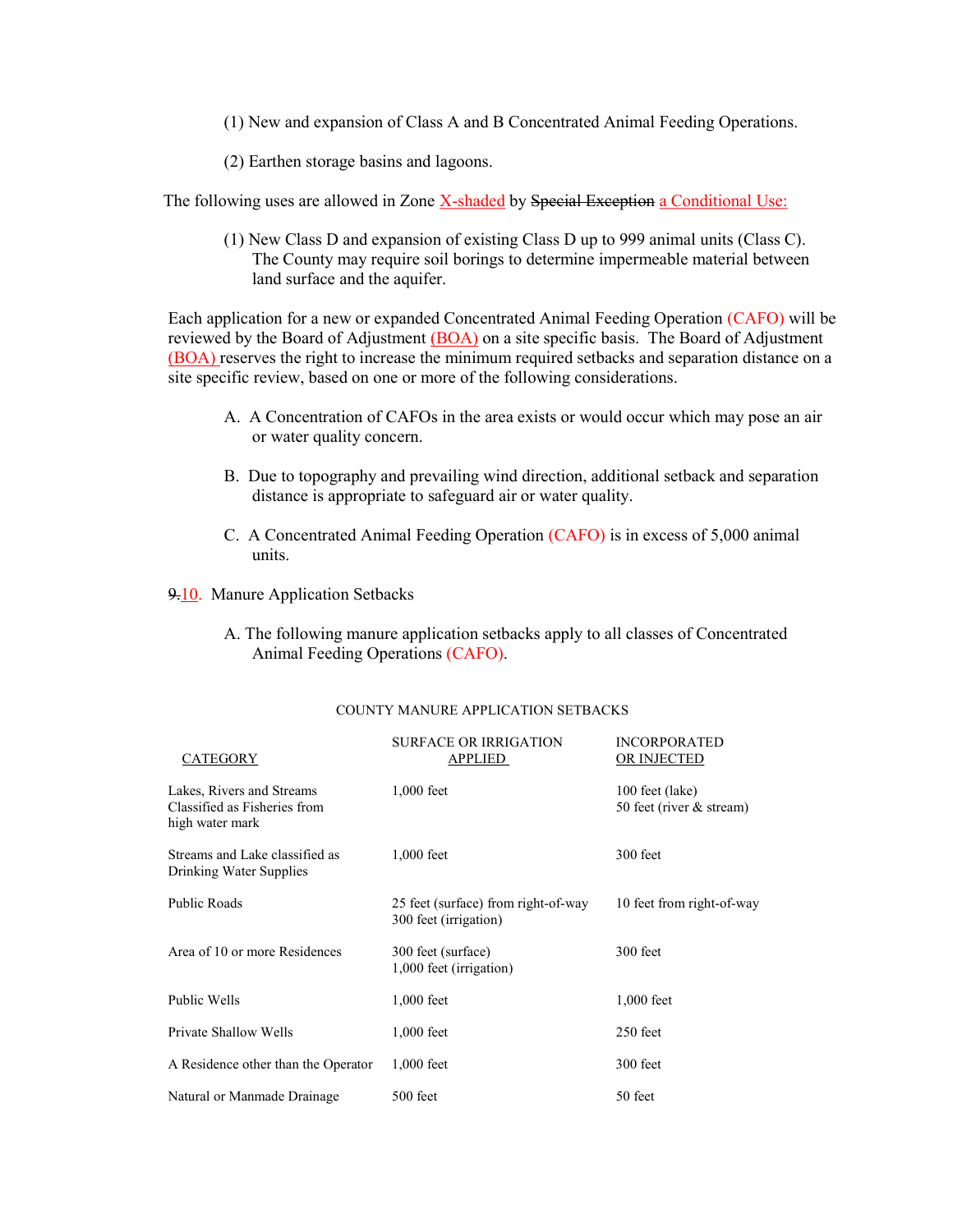- B. The County Board of Adjustment (BOA) may require liquid manure to be incorporated or injected in order to minimize air and water quality impacts.
- C. Requests for application of liquid manure by means of irrigation will be reviewed by the Board of Adjustment (BOA) on a site-specific basis. Impact on air and water quality will be taken into consideration.
- 1011. Standards for Special Exceptions / Conditional Uses
	- A. The County Board of Adjustment (BOA) may request information relating to a Concentrated Animal Feeding Operation not contained in these regulations.
	- B. The County Board of Adjustment (BOA) may impose, in addition to the standards and requirements set forth in these regulations, additional conditions which the Board of Adjustment (BOA) considers necessary to protect the public health, safety and welfare.
	- C. Special Exceptions Conditional Uses shall be in effect only as long as sufficient land specified for spreading purposes is available for such purposes and other provisions of the permit are being adhered to.
	- D. When considering an application, the County Board of Adjustment (BOA) will take into consideration current and past violations relating to Concentrated Animal Feeding Operations that the applicant has an interest in.
	- E. Permit applicants will be required to file a letter of assurances as required by the Board of Adjustment (BOA). The letter of assurances will be prepared by the zoning officer and signed by both the applicant and the zoning officer.
	- F. A neighboring township that adjoins between two counties will follow the regulations of the county that is most restrictive.
	- G. An applicant's record on environmental issues, employment, and labor compliance must be submitted with the application. If the County Planning - Zoning Commission – Zoning Board of Adjustments (BOA) finds the person is a "bad actor" then the applicant will be denied a permit.
- **1112.** Facility Road Maintenance Agreements

All facilities within Brown County that cause excessive maintenance of County or Township roads shall be required to have a written agreement with the Township Board or Brown County Highway Superintendent, stating acceptance responsibility for all additional costs incurred by the facility in maintenance of said road. Excessive maintenance shall be defined as: All work and materials costs incurred over and above the average cost of maintaining that specific type of road within that local governmental units jurisdiction. The terms of said agreement shall be determined prior to the issuance of a special exception / Conditional Use permit.

1213. Information Required for Class A and B Concentrated Animal Feeding Operation Permit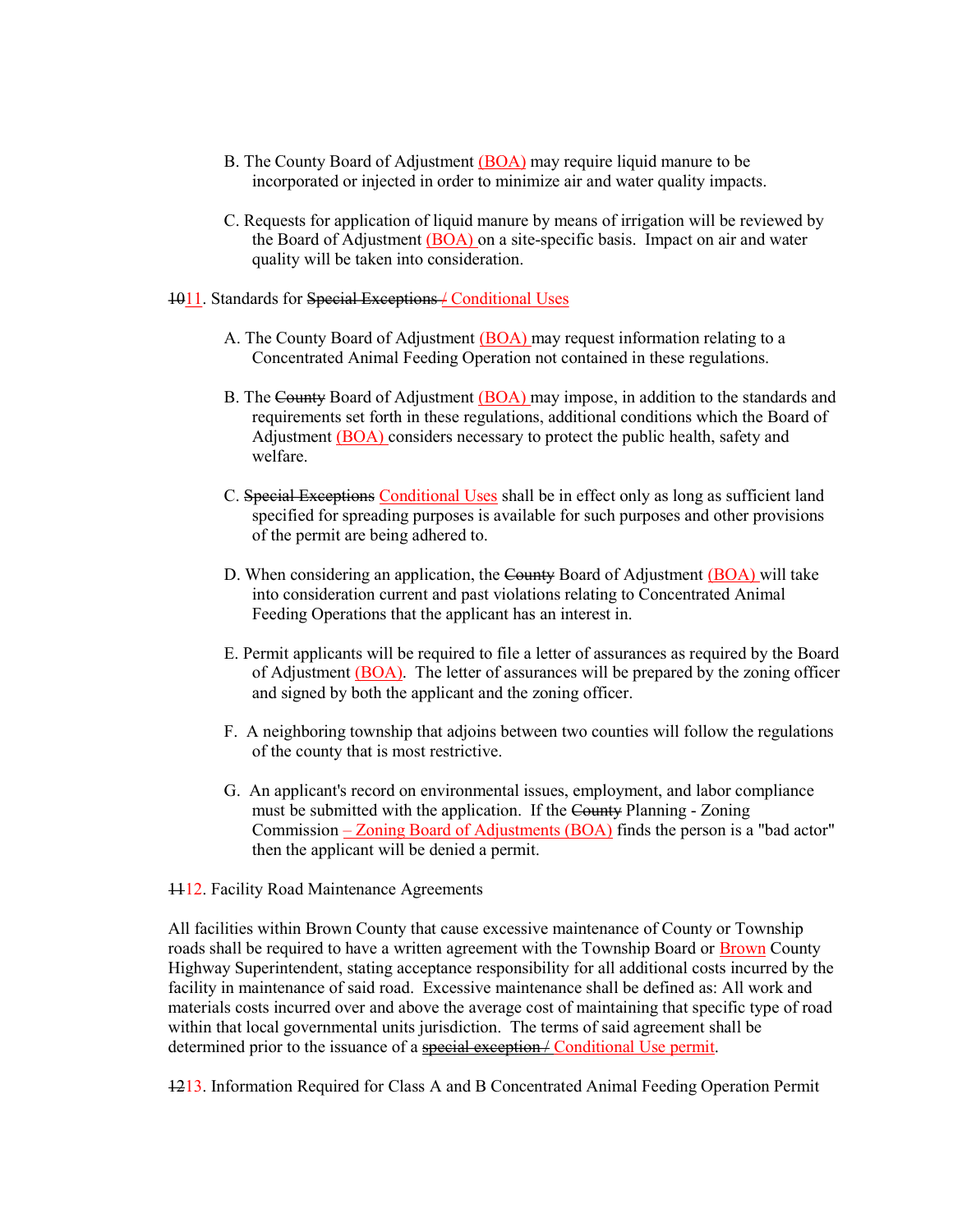- A. Owner's Name, address and telephone numbers.
- B. Legal descriptions of site and site plan.
- C. Number and type of animals.
- D. Nutrient management plan.
- E. Manure management and operation plan.
- F. Management plan for fly and odor control.
- G. Information on ability to meet designated setback requirements including site plan to scale.
- H. General permits from South Dakota Department of Environment & Natural Resources if available for animal species.
- I. Review of plans and specifications and nutrient management plan by the South Dakota Department of Environment & Natural Resources.
- J. Information on soils, shallow aquifers, designated wellhead protection areas, and 100 year floodplain designation.
- K. Notification of whoever maintains the access road (township, county and state).
- L. Notification of public water supply officials.
- M. Any other information as contained in the application and requested by the County Zoning Officer.
- N. Written notification to landowners or tenants living within the setback area to the proposed facility, and publication of notice in official County newspaper at least once.
- O. A full written plan must be submitted at least four weeks in advance of the public hearing in the county courthouse or other location, available for public inspection.
- P. A copy of the general permit application must be submitted to the County, at the time it is submitted to State Department of Environment and Natural Resources.
- Q. A list of owner's names contracted to do manure land spreading and a legal description of the land must be submitted to the County.
- 1314. Information Required for Class C and D Concentrated Animal Feeding Operational Permit
	- A. Owner's name, address and telephone number.
	- B. Legal descriptions of site and site plan.
	- C. Number and type of animals.